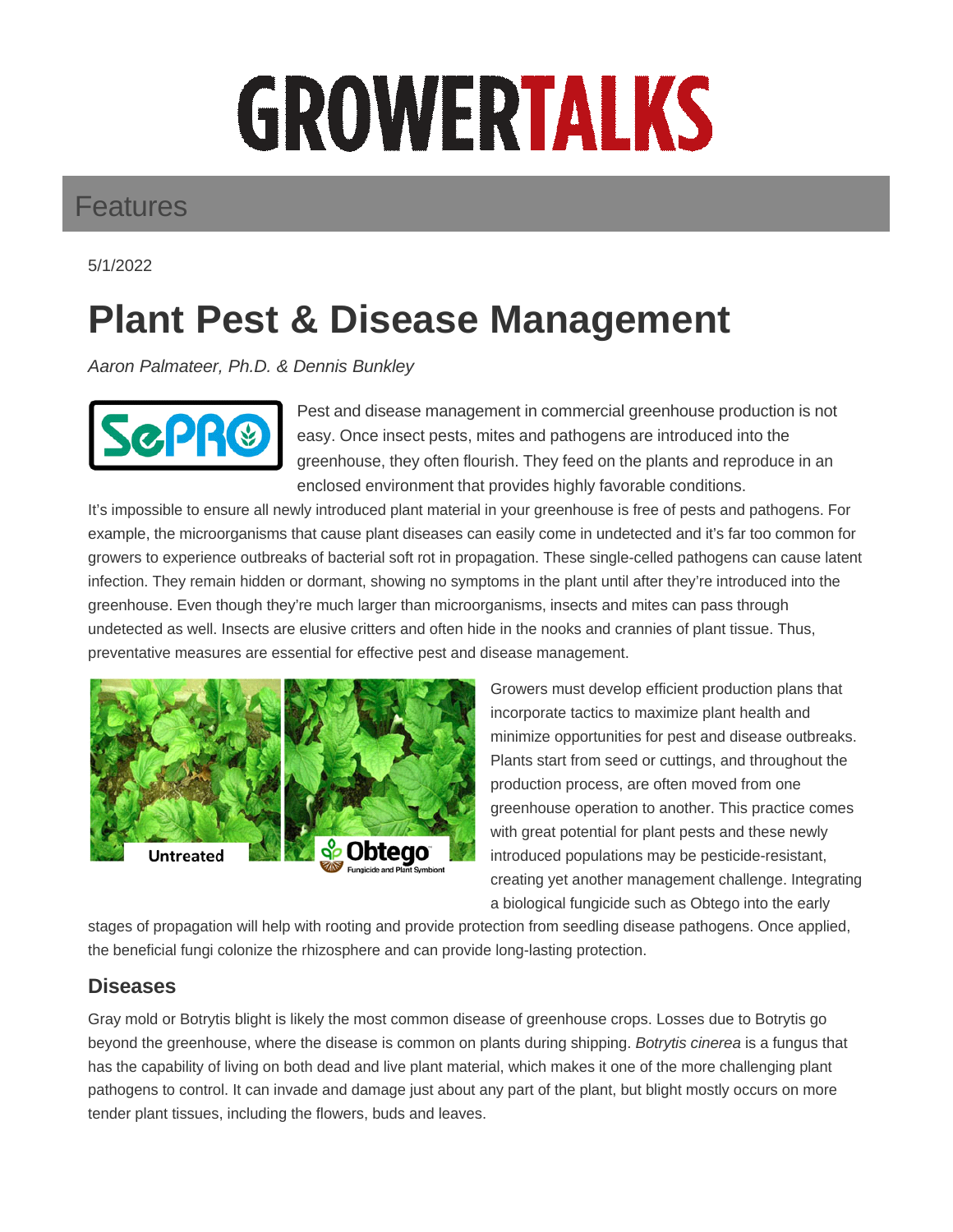



It targets weakened and damaged tissue of the crop. Botrytis can quickly invade damaged plant tissue, including freshly cut tissue, during pruning and propagation. This frequently results in stem lesions and dieback, and has been reported to inhibit rooting on infected cuttings. When it comes to effective management of prolific pathogens such as Botrytis, preventative fungicide applications are essential. Numerous fungicides have been developed for use on greenhouse plants to control fungal plant pathogens such as Botrytis. SePRO has Decree, which provides protection and control of Botrytis. Decree is the only FRAC group 17 fungicide available for use in greenhouse production, which makes it an excellent choice for resistance management.

Though fungi cause more plant diseases, bacterial diseases can be some of the most difficult to manage. Bacteria are single-celled organisms that can be seen only with a powerful microscope. Though some bacteria do produce spores, those that cause plant diseases do not. Bacterial diseases of ornamental plants include leaf spots and blights, soft rots, vascular wilts, crown gall and cankers.

Bacteria cannot penetrate the cuticle of plants, so they must enter the plant through a wound or natural

opening. Bacteria are dependent on outside agents for dispersal. Splashing water is the main way that bacteria are disseminated. Another common way of dispersal is through human contact. Simply touching an infected plant and then touching a healthy plant can spread many bacterial pathogens. SePRO has several solutions to assist with managing bacterial pathogens. CuPRO 5000, Junction and Camelot O are all copper-based products that offer protection and control of bacteria, as well as many other plant pathogens, including fungi, algae and oomycetes (i.e., Phytophthora and downy mildew).

#### **Insects**

Although there are numerous species of whiteflies, the sweet potato whitefly (Bemisia tabaci), banded winged whitefly (Trialeurodes abutiloneus) and greenhouse whitefly (T. vaporariorum) appear to be most common in greenhouses and nursery production. All of these whiteflies feed on plant sap from the phloem. Colonies occur on the underside of leaves, making them more difficult to target with spray applications.

Over the years, sweet potato whiteflies have developed resistant populations that can withstand triple the amount of product use that was successful a decade ago. Sweet potato whitefly populations can be grouped into B and Q biotypes that are identified using molecular testing methods. Growers should test for whiteflies because product rotation can impact shifts in the pest population, making effective control much more challenging. Whitefly biotype testing is currently a free service and growers can learn about submitting samples here: http://mrec.ifas.ufl.edu/lso/bemisia/bemisia.htm.